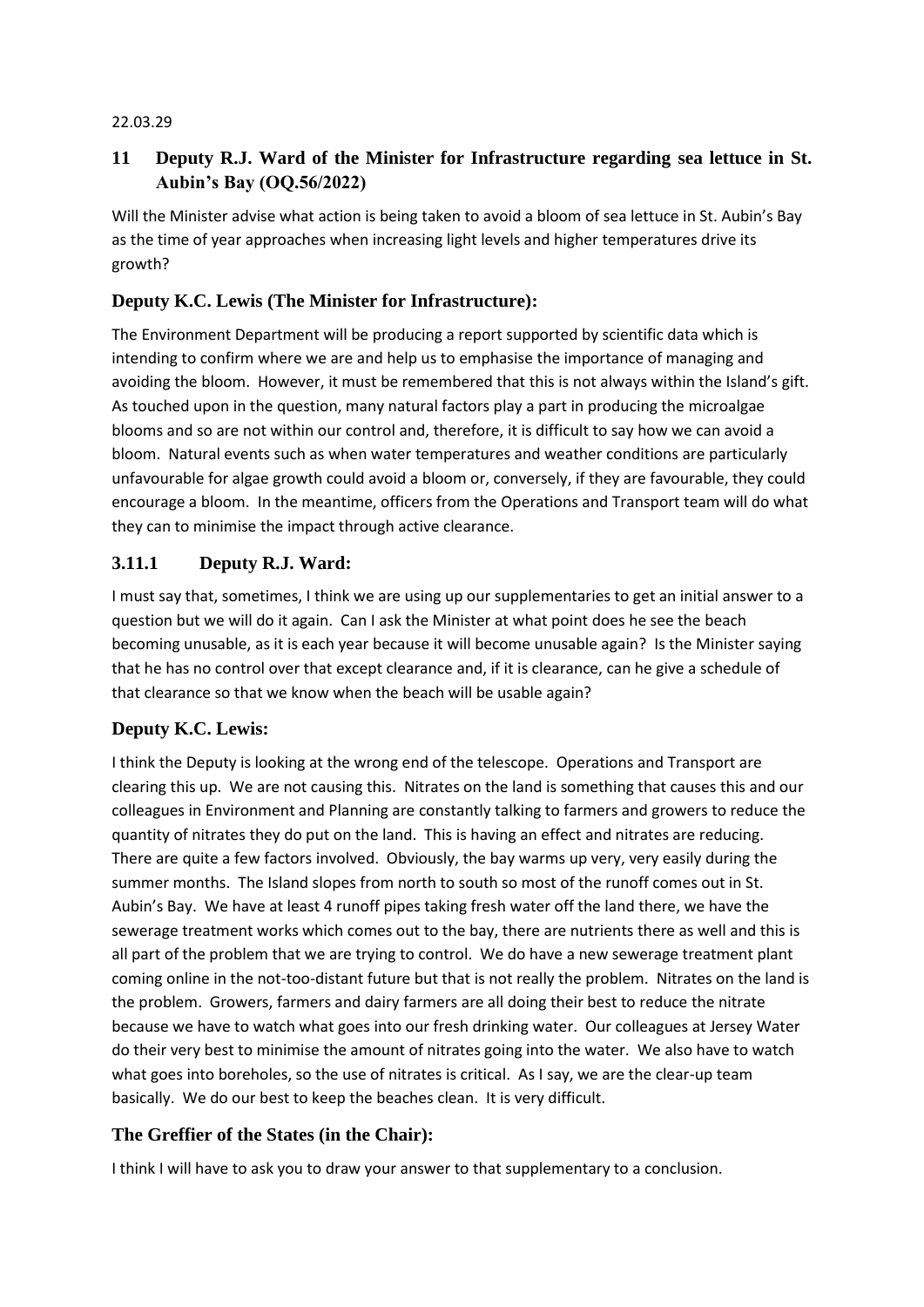## **Deputy R.J. Ward:**

Within all that time, the answer to the question of the schedule of clearance was not answered.

## **The Greffier of the States (in the Chair):**

I think you will get another shot at the end, Deputy.

# **3.11.2 Deputy M. Tadier:**

I am beginning to think this is part of the Government's strategy to create more green open spaces in and around St. Helier and let us just hope they do not end up getting built on and rezoned for affordable housing. There clearly is a disconnect between the Minister's department and the Environment Department and I sympathise that it is his job to clean the beaches up and he has acknowledged that the problem at the base is nitrates getting into our waters. Does he believe, like me, that it is a problem when the Environment Department routinely issue dispensations to Jersey Water when they go above the legal limit of nitrates they are allowed to have in the water? What that does is it fundamentally stops anybody, including them, addressing the problem. Were they to be fined by the department, they would then start talking to farmers saying: "It is completely unacceptable that these nitrates are getting into the water table in the first place."

# **Deputy K.C. Lewis:**

I cannot speak for Jersey Water. I know they do their very best to minimise nitrates coming into the system but they can only work with what they have. We only have one water supply on Island and that comes from rainfall and runoffs through the land. I am not sure where the Deputy wants me to go with this but we do our very best. There is no disconnect. My team are in constant conversations with the environment team and I know that the Environment Department are doing their best working with stakeholders. I think we are down by a quarter the amount of nitrates that enters the water supply so, obviously, there is still a way to go but this is a problem that affects many countries in the world from the United States, Australia and China. Where you have largescale agriculture next to the sea, this quite often happens. I am not saying it is an excuse. We do our best to minimise it and if we can eradicate it completely, we will do.

## **3.11.3 Deputy M. Tadier:**

I heard of this phenomenon in the past called OneGov but I am not sure what that is. It is just another once upon a time fairy story in Jersey because it seems that we do not have a joined-up government. The question I would ask is that, in terms of what the Minister is directly in control of and it seems to me to be the sewer network and the water overflow network - is he able to do anything in his department to start to find those who pollute in terms of whether it is an ecocide policy about nitrates and other pollutants getting into the water table which then not only cause problems like the sea lettuce in St. Aubin's Bay but are very costly to then remedy?

# **Deputy K.C. Lewis:**

Fining comes under the remit of the Environment Department and I know they do fine people. We have several reservoirs on the Island and one or 2 have become polluted over the years with pesticides, glyphosates, et cetera, and various other products that have been put on the land. They have been, I am glad to say, eradicated but sometimes Jersey Water has to flush out some of the reservoirs and blend it with other reservoirs to make sure that any toxins are kept to an absolute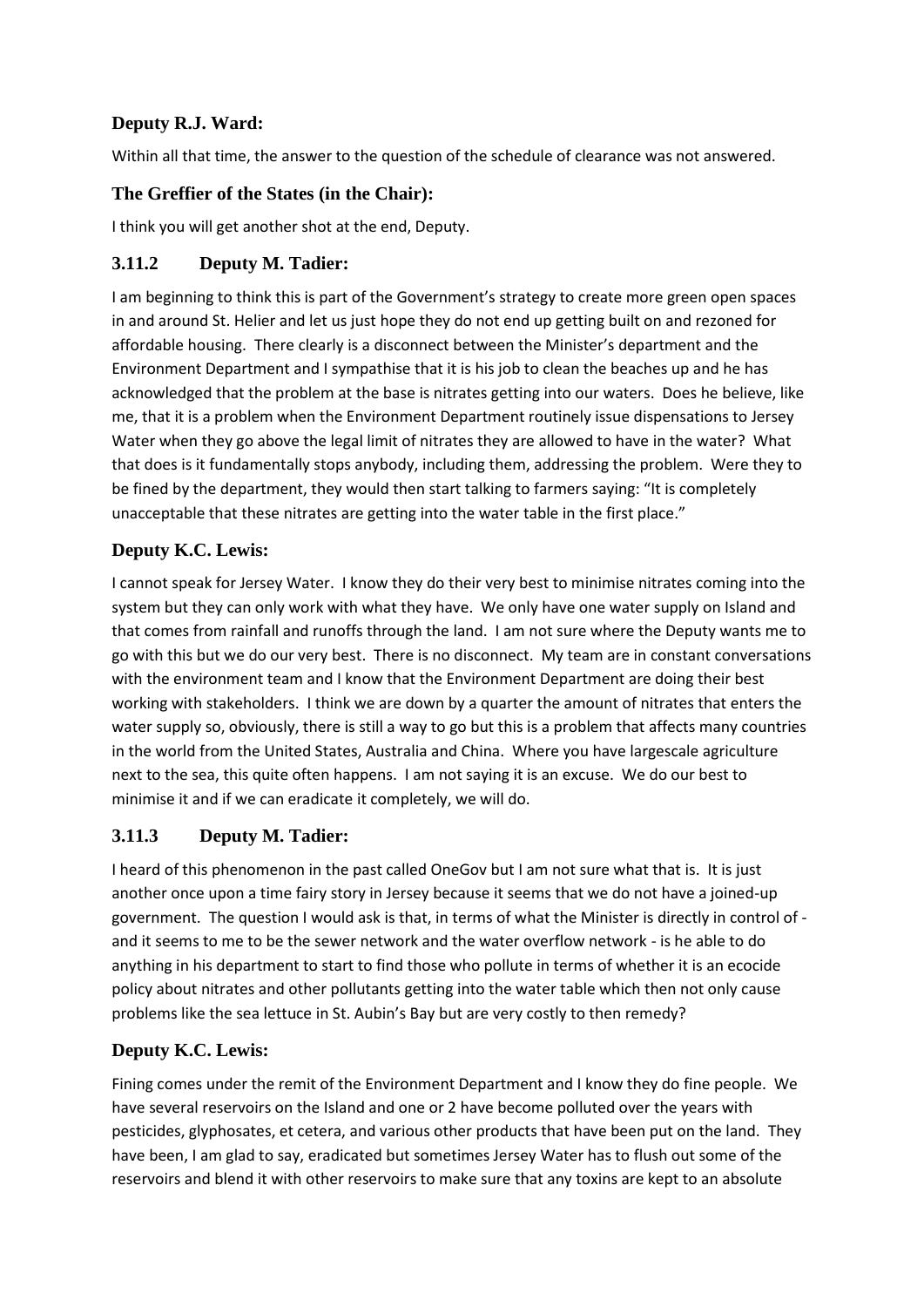minimum. I cannot speak for Jersey Water. I know they do their very best to provide an excellent product. As I say, I am not sure where the Deputy wants me to go. We are not disjointed. We know what the problem is. The Environment Department are trying to solve it and we are trying to solve it.

# **3.11.4 The Constable of St. Brelade:**

The Minister alluded earlier to the new sewerage treatment works. Can he be a bit more accurate as to when it will become on stream and will it contribute towards the mitigation of this problem?

# **Deputy K.C. Lewis:**

It will contribute towards alleviating the problem. The water that goes into St. Aubin's Bay is obviously clean before it goes out but there are nutrients in the water than can aggravate the problem. We do have a new sewerage treatment works coming online in the not-too-distant future. I am happy to show Members around that very soon. It is coming along very nicely but, as I say, we are limited in what we can do. We are at the bottom end, if you like. We just clear up the bay. Obviously, there is a contributing effect from the sewerage treatment works. If you are showering, water has nitrates in it and when it reaches Bellozanne, we cannot take it out or very little anyway so this is a problem we have to tackle at the source in both senses of the word.

# **3.11.5 The Constable of St. Brelade:**

Can I ask the Minister to expand on "not-too-distant future" with regard to the operation of the sewerage treatment works please?

## **Deputy K.C. Lewis:**

I believe 2023.

## **3.11.6 Deputy G.J. Truscott of St. Brelade:**

Could the Minister advise how much it cost the Jersey taxpayers last year to clean it up and how much has been included in this year's budget to do the same?

## **Deputy K.C. Lewis:**

I do not have the exact figure. I have it written down here but it is going to take me a while to find it. I need to come back to the Deputy on that but I believe it is about 2,500 tonnes that has been moved.

## **3.11.7 The Deputy of St. Martin:**

The Minister answered a question from Deputy Tadier about Jersey Water exceeding nitrate levels in drinking water but is the Minister aware that Jersey Water have had to seek any dispensation in recent years?

## **Deputy K.C. Lewis:**

Yes, and as I mentioned, our colleagues in Environment are monitoring that very carefully but, as I say, we are just dealing with the remnants of that.

# **3.11.8 The Deputy of St. Martin:**